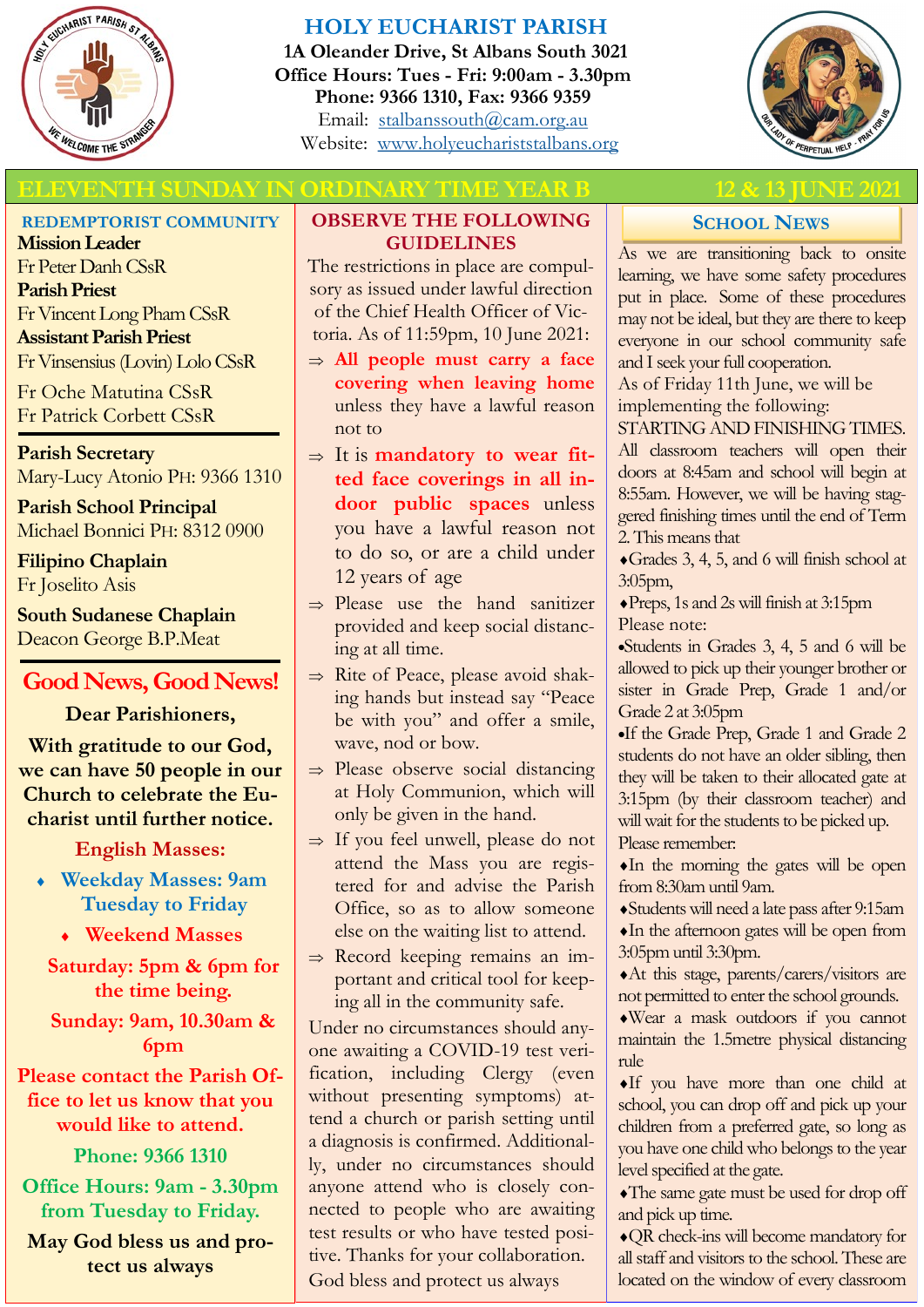#### **THE LIVING WORD**

# **First reading Ezekiel 17:22-24**

#### *I will plant a shoot on the high mountain of Israel*

The Lord says this: 'From the top of the cedar, from the highest branch I will take a shoot and plant it myself on a very high mountain. I will plant it on the high mountain of Israel. It will sprout branches and bear fruit, and become a noble cedar. Every kind of bird will live beneath it, every winged creature rest in the shade of its branches. And every tree of the field will learn that I, the Lord, am the one who stunts tall trees and makes the low ones grow, who withers green trees and makes the withered green. I, the Lord, have spoken, and I will do it.'

#### **Responsorial Psalm Ps. 91(92):2-3,13-16**

#### **Lord, it is good to give thanks to you.**

It is good to give thanks to the Lord, to make music to your name, O Most High, to proclaim your love in the morning and your truth in the watches of the night.

**Lord, it is good to give thanks to you.**

The just will flourish like the palm tree and grow like a Lebanon cedar.

**Lord, it is good to give thanks to you.**

Planted in the house of the Lord they will flourish in the courts of our God, still bearing fruit when they are old, still full of sap, still green, to proclaim that the Lord is just. In him, my rock, there is no wrong.

#### **Lord, it is good to give thanks to you.**

#### **Second reading 2 Corinthians 5:6-10**

# *We want to be exiled from the body and make our home with the Lord*

We are always full of confidence when we remember that to live in the body means to be exiled from the Lord, going as we do by faith and not by sight – we are full of confidence, I say, and actually want to be exiled from the body and make our home with the Lord. Whether we are living in the body or exiled from it, we are intent on pleasing him. For all the truth about us will be brought out in the law court of Christ, and each of us will get what he deserves for the things he did in the body, good or bad.

#### **Gospel Acclamation Jn15:15**

Alleluia, alleluia! The seed is the word of God, Christ is the sower; all who come to him will live for ever. Alleluia!

# **Gospel Mark 4:26-34**

*The kingdom of God is a mustard seed growing into the biggest shrub of all* Jesus said to the crowds: 'This is what the kingdom of God is like. A man throws seed on the land. Night and day, while he sleeps, when he is awake, the seed is sprouting and growing; how, he does not know. Of its own accord the land produces first the shoot, then the ear, then the full grain in the ear. And when the crop is ready, he loses no time: he starts to reap because the harvest has come.'

He also said, 'What can we say the kingdom of God is like? What parable can we find for it? It is like a mustard seed which at the time of its sowing in the soil is the smallest of all the seeds on earth; yet once it is sown it grows into the biggest shrub of them all and puts out big branches so that the birds of the air can shelter in its shade.'

Using many parables like these, he spoke the word to them, so far as they were capable of understanding it. He would not speak to them except in parables, but he explained everything to his disciples when they were alone.

# **REFLECTION ON THE GOSPEL**

The first of the parables in today's gospel reading has no parallel in the other gospels. It compares God's kindom to a trusting sower who scatters the seed by day, sleeps by night, and simply observes the "earth produce of itself" until it is time to harvest the grain. The sower's actions of scattering, sleeping, rising, and going in with his sickle are paralleled by his "not-knowing how" the seed is transformed into grain. We may, in our times, have a more sophisticated, more scientific understanding of the process of growth. We have no less reason to stand in awe at the wonder of it all.

In an era of urbanization, of supermarket chains and online shopping even for groceries, we can easily lose sight of the source of food and the miracle of food production. This little parable might serve as a reminder of the goodness of the Earth and of the God who sustains our planetary home.

It might inspire us to contemplate the myriad ways in which the Earth speaks to us of God and God's empire or kin-dom. At another level, we might ask about the identity of the sower. We might question how the sower's actions and attitudes provide an image of God's reign. Is it in the sower's trusting that all will be well while "not-knowing"? Is it in the observation that the grain is ripe for the harvest? Is it in the prompt action to bring in the harvest? The sower's "not-knowing" might resonate with us in our "not knowing" all we would like to know about dealing with the spread of Covid-19. Parables are meant to tease their hearers/ readers. They are open-ended and challenging.

The second parable appears in all three synoptic gospels. Matthew and Luke both parallel the mustard seed parable with a parable about a woman mixing yeast into flour. Mark, in contrast, juxtaposes his mustard seed parable with that of the trusting sower. Mustard seeds were tiny, although they were not the smallest of seeds and have never been known to become the largest of shrubs. The idea that God's reign provides shelter for the birds to make their nests is a challenging one at a time when so many species are becoming extinct precisely because their habitats are being destroyed by human activity.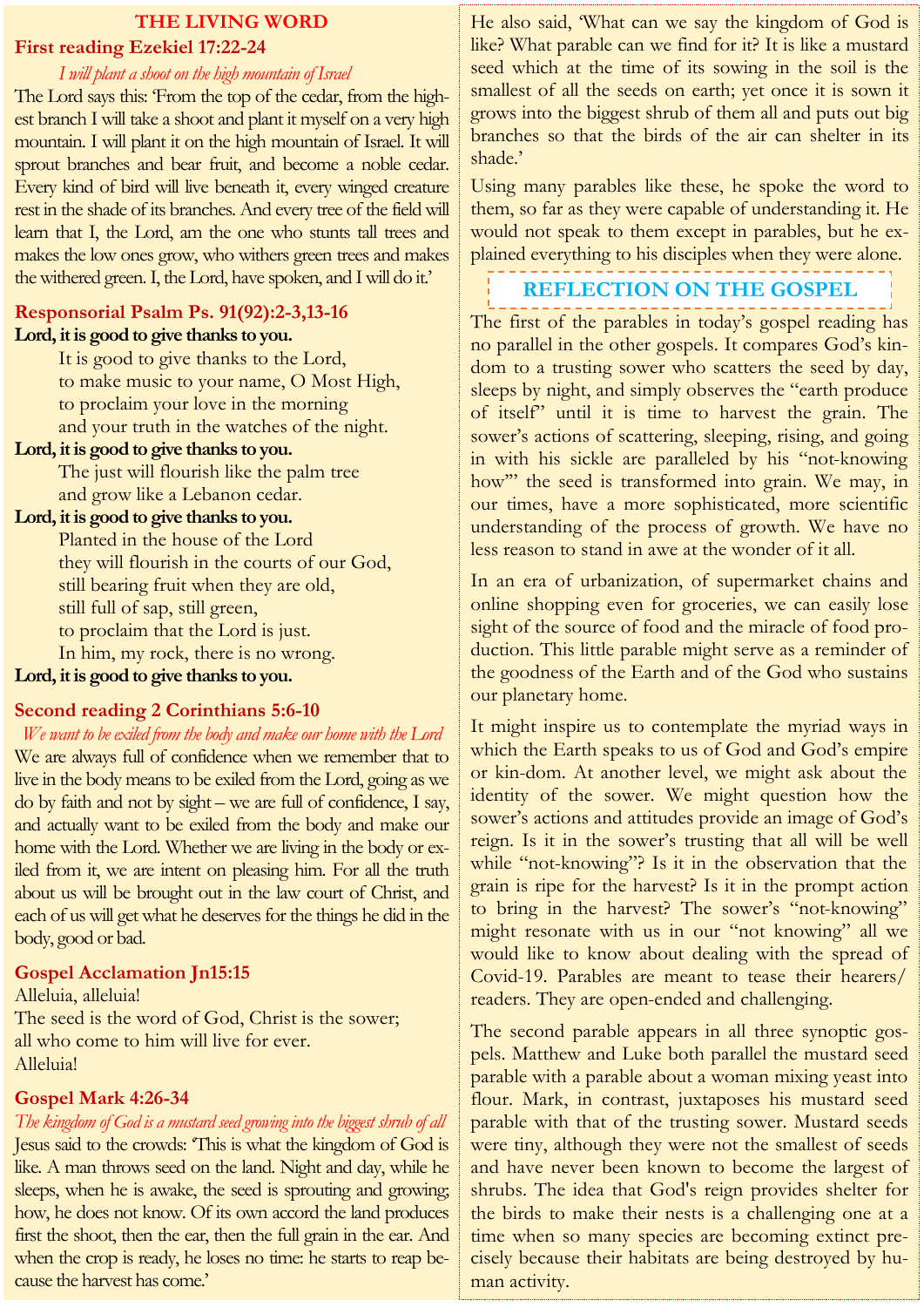Some scholars have pointed out that the mustard seed was a weed. To compare God's reign with a weed may have brought a smile or two. It would certainly have exercised the minds of Jesus' audience. Maybe Jesus' disciples were in need of encouragement even in the early stages of the Galilean ministry. Maybe the curious and hostile were in need of a reminder to take this movement seriously since extraordinary things can come from the most inauspicious beginnings. Opposition to Jesus had surfaced at the outset. Mark's community may also have been experiencing opposition and feeling the need for the wisdom that comes from a carefully crafted and perfectly timed story.

#### **By Veronica Lawson RSM**

# **IN PRISON I FORGAVE MY ACCUSERS, FAITH KEPT ME ALIVE**

In an interview with Vatican News, the Australian Cardinal who turns 80 today relives the experience he had during thirteen months of detention recounted in his book "Prison Journal". "It helped me to live my sufferings by associating them with those of Jesus. I have always believed that God was behind everything that was happening to me".

Cardinal George Pell, Prefect Emeritus of the Secretariat for the Economy, has been a free man for fourteen months. Today, 8 June 2021, he was able to celebrate his eightieth birthday in his home country, Australia. We reached him by phone at a time in which he is in self-isolation for health reasons related to Covid. The conversation took place as the Cantagalli Publishing House releases his "Prison Journal" - Volume I in Italian. The 400-page book collects the notes that make up the Cardinal's daily diary between 27 February and 13 July 2019, while he was in prison in Melbourne on charges of sexual abuse of minors, charges from which he was completely acquitted by a High Court ruling in April 2020. Pell had been sentenced to six years in prison in March 2019 and his lawyers' appeal to the Supreme Court of Victoria had been rejected by two out of three judges in August that year. Subsequently the appeal to the High Court of Australia overturned the conviction. The Cardinal has always declared himself innocent, calling the crime he was accused of a horrible and intolerable crime. The sentence of acquittal was greeted with satisfaction by the Holy See, which - in a statement - said it had always trusted the Australian judicial authorities. Then, on 12 October last, the meeting with Pope Francis in the Vatican during which the Holy Father thanked him for his testimony.

#### **Would you ever have imagined that your life was to include the experience of prison?**

For many reasons. I thought it might be helpful for those who are in difficulty, for those who are going through a time of suffering, like I was. Then I thought that keeping a diary would be of some interest from a historical point of view, because there weren't many cardinals who had the experience of prison. But then also because I had discovered that many prisoners had dedicated themselves to writing, starting - in the Catholic sphere - with St Paul. Writing when you are in prison is good therapy.

### **How much has prayer helped you to cope with the humiliation and discomfort of imprisonment?**

I have to say that faith and prayer were fundamental; they helped me to completely change the perspective during those days of detention. Today I tell everyone, using an English expression, that in prison I have had confirmation that "the Christian package works." My experience shows how much the Church's teachings help us, how much praying and seeking God's grace helps. Especially when we understand that we can live our personal suffering for the greater good, that we can associate our suffering with that of Jesus. As Christians, we know that we have been redeemed by the passion and death of the Son of God. Living this teaching on the value of suffering really changes everything when you find yourself in a situation like mine.

## **During the days of your imprisonment, what was your relationship with the other prisoners? You write that you "felt" their suffering...**

I was in solitary confinement to ensure my personal protection. I never saw the other eleven prisoners who were with me in the same section. Only during the last four months of my imprisonment was I able to meet three other prisoners and talk to them. But most of the time I could only hear the anger, the anguish, of my fellow prisoners, without having any personal relationship.

## **In your diary, you say that you often listened to the prayers of Muslim detainees from your cell. What did it feel like to pray while listening to those prayers?**

For me there is only one God, we are monotheists. The theological conceptions of Christians and Muslims are obviously different, but we all pray in different ways to the same God. There is no God of Muslims, Christians or other religions, there is only one God.

# **In your diary you write that every day in prison you forgave, blessed and prayed for your accusers... Was it difficult to forgive them?**

I must admit that sometimes it was difficult. But once I made the decision to forgive, everything else followed. For me, it was not so difficult to forgive the person who accused me. I knew that he was a person who had suffered and was in great confusion and who knows what else....

# **While you were in prison you received thousands of letters of support, what affect did they have on you?**

They helped me enormously. Many were obviously from Australia, but also from the United States and the rest of the world. Also from Italy, Germany, England, Ireland. They were a great help and encouragement to me. Sometimes families wrote to me. Often they were full of spirituality, sometimes of theology, sometimes of historical culture. They were really letters that dealt with a wide variety of topics and that helped me a lot.

# **Did you continue to believe in providence while in prison?**

Yes, even if sometimes I did not understand what God's providence was doing. But I always believed that God was behind everything that was happening to me.